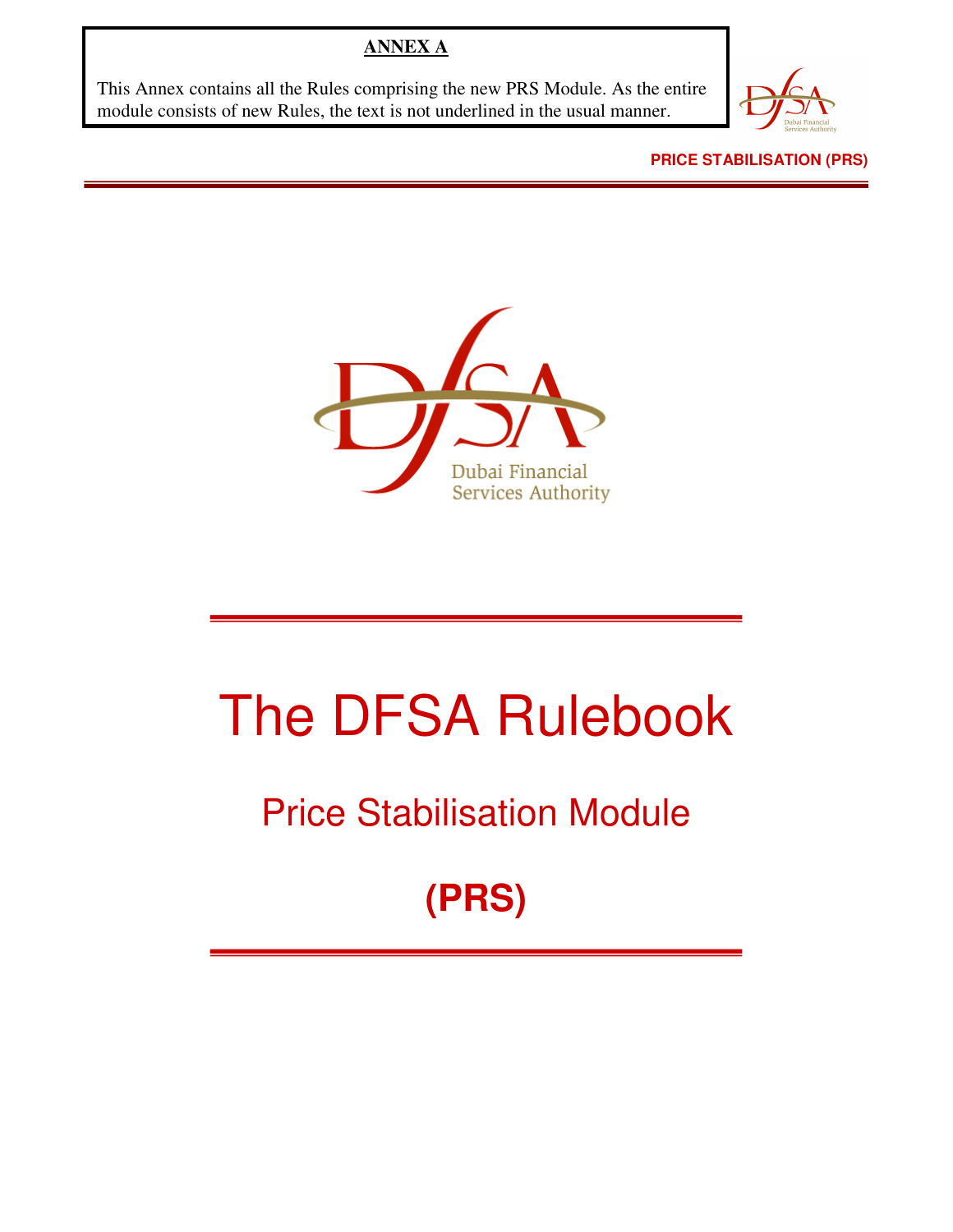

## **Contents**

The contents of this module are divided into the following chapters, sections and appendices:

| 1                               |                                                                                                              |
|---------------------------------|--------------------------------------------------------------------------------------------------------------|
| 1.1<br>1.2<br>1.3<br>1.4        |                                                                                                              |
| $\overline{2}$                  |                                                                                                              |
| 2.1<br>2.2<br>2.3               |                                                                                                              |
| 3.                              | <b>APPOINTMENT OF STABILISION MANAGER AND AGENTS7</b>                                                        |
| 3.1<br>3.2<br>3.3<br>3.4<br>3.5 | Terms of appointment for a Stabilisation Manager8<br>Restrictions on transactions with Stabilisation Agents8 |
| $\overline{\mathbf{4}}$         |                                                                                                              |
| 4.1<br>4.2<br>4.3               | General conditions relating to the carrying out of Price Stabilisation                                       |
| 5                               |                                                                                                              |
| 5.1<br>5.2                      | The creation and maintenance of the Register13                                                               |
| 6                               | <b>DUAL-LISTINGS AND PRICE STABILISATION ACTIVITIES 16</b>                                                   |
| 6.1                             |                                                                                                              |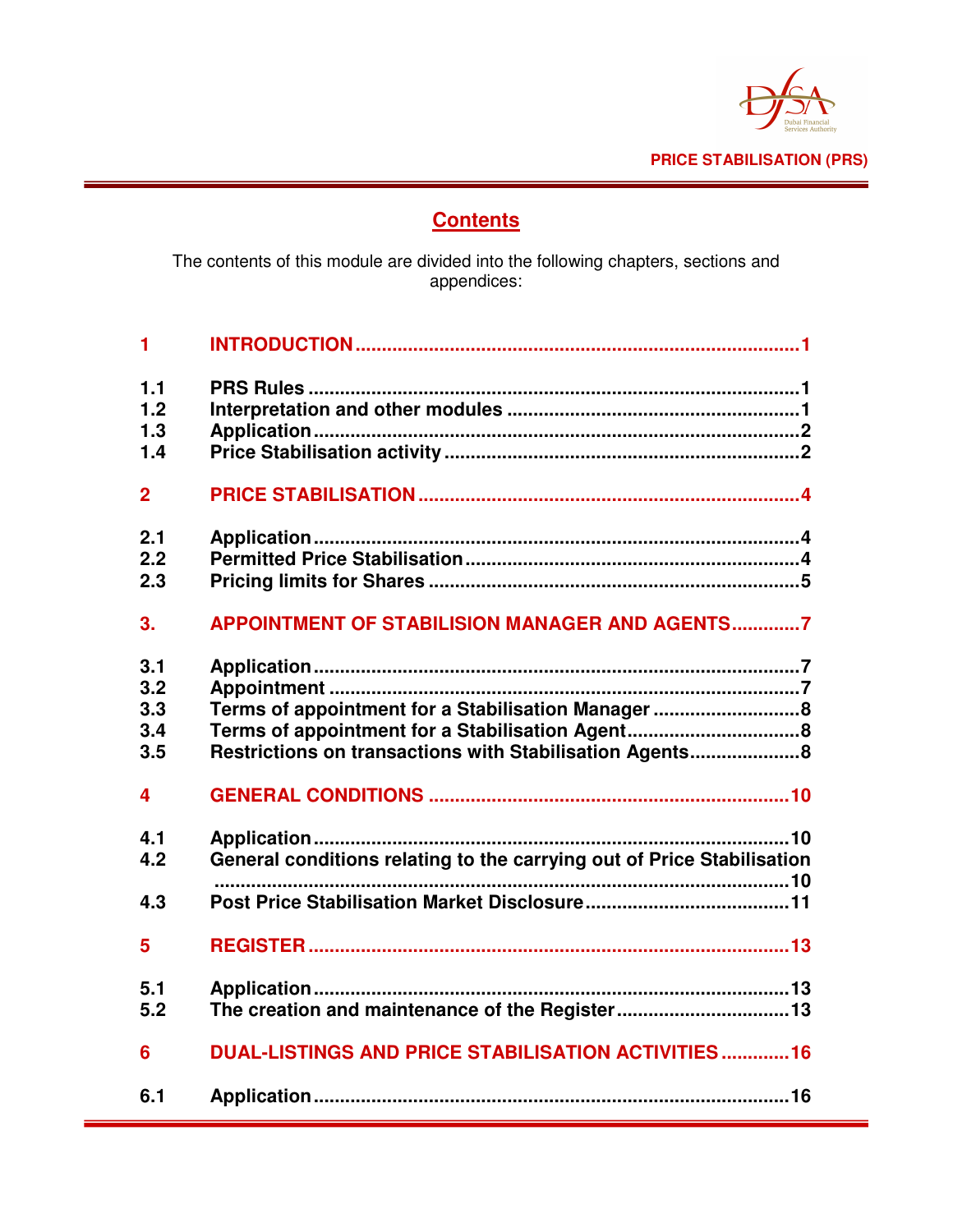

| 6.2 | Price Stabilisation in the DIFC: listing on Exchanges in Recognised |  |
|-----|---------------------------------------------------------------------|--|
|     |                                                                     |  |
| 6.3 | Price Stabilisation carried out on a Foreign Exchange17             |  |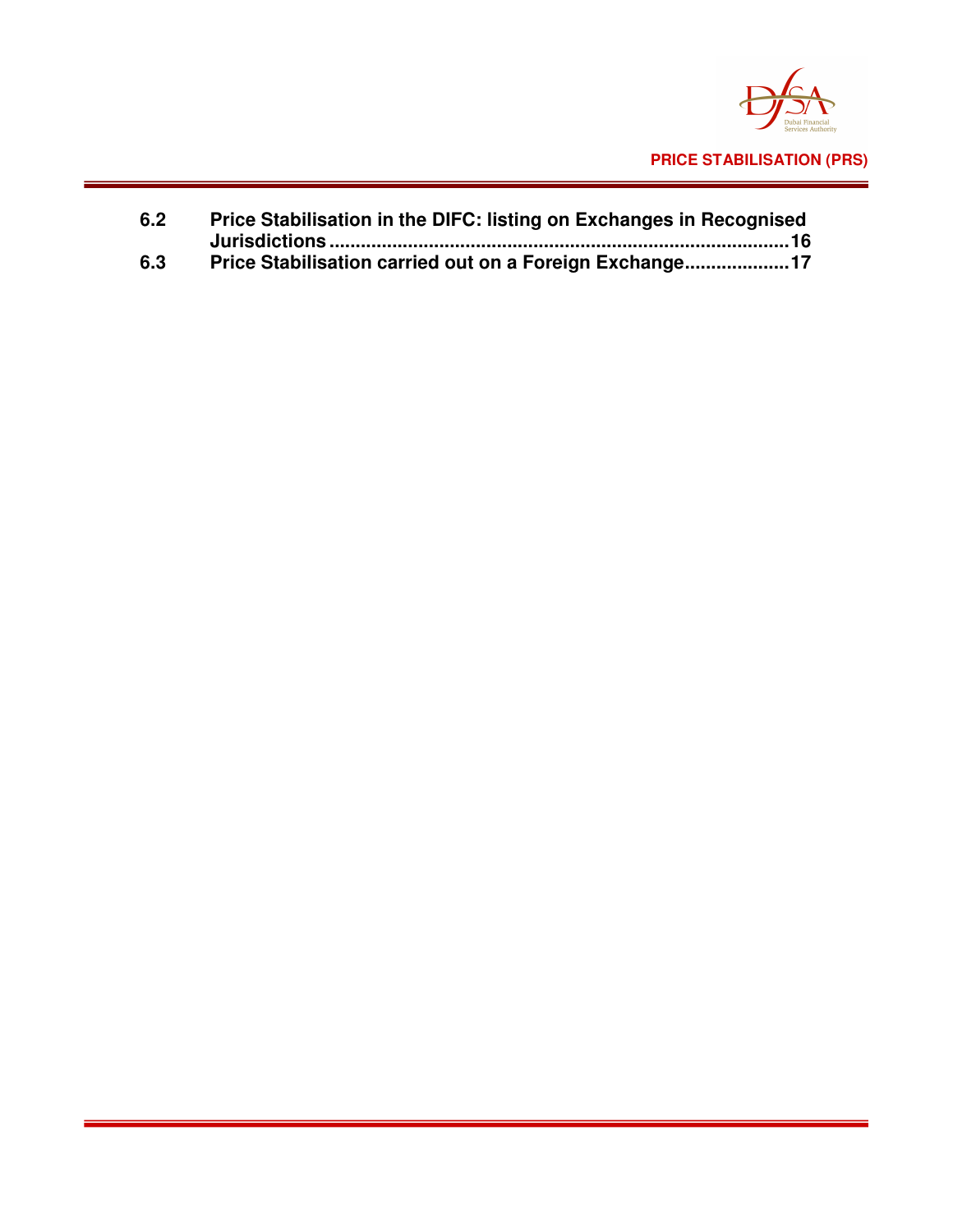

## **PRICE STABILISATION (PRS)**

### **1 INTRODUCTION**

#### **1.1 PRS Rules**

**1.1.1** These Rules constitute the prescribed Price Stabilisation requirements for the purposes of Article 48(1) of the Markets Law 2004.

#### **Guidance**

- 1. The Rules in PRS prescribe the circumstances in which Price Stabilisation of a Share is permitted and the conditions which attach to such conduct.
- 2. The Rules in PRS are designed to protect market integrity by helping to maintain an orderly market for Shares (thereby avoiding volatility and market disruption) and enhance market confidence.
- 3. These Rules operate as a defence from the Market Misconduct provision set out in Article 36 of the Markets Law 2004. The Market Misconduct provisions are relevant to any conduct which may affect DIFC markets or users of DIFC markets. *Prima facie*, the stabilisation of a price of a Share is market manipulation. However, Article 48(1) provides limited statutory relief for the initial period of trading. This defence is available to any Person who can demonstrate that his behaviour is in accordance with the Rules and thereby does not constitute Market Misconduct.

## **1.2 Interpretation and other modules**

#### **Guidance**

- 1. Chapter 6 of GEN applies to those to whom this module (PRS) applies. These sections provide, amongst other things, rules to be applied in the interpretation of this and other modules of the DFSA Rulebook.
- 2. The Glossary module (GLO) also applies to those to whom this module (PRS) applies.
- 3. The matters mentioned above do not in any way limit or otherwise alter the application of any module of the Rulebook to any Person to whom PRS applies. For example the OSR module applies to, among others, Issuers.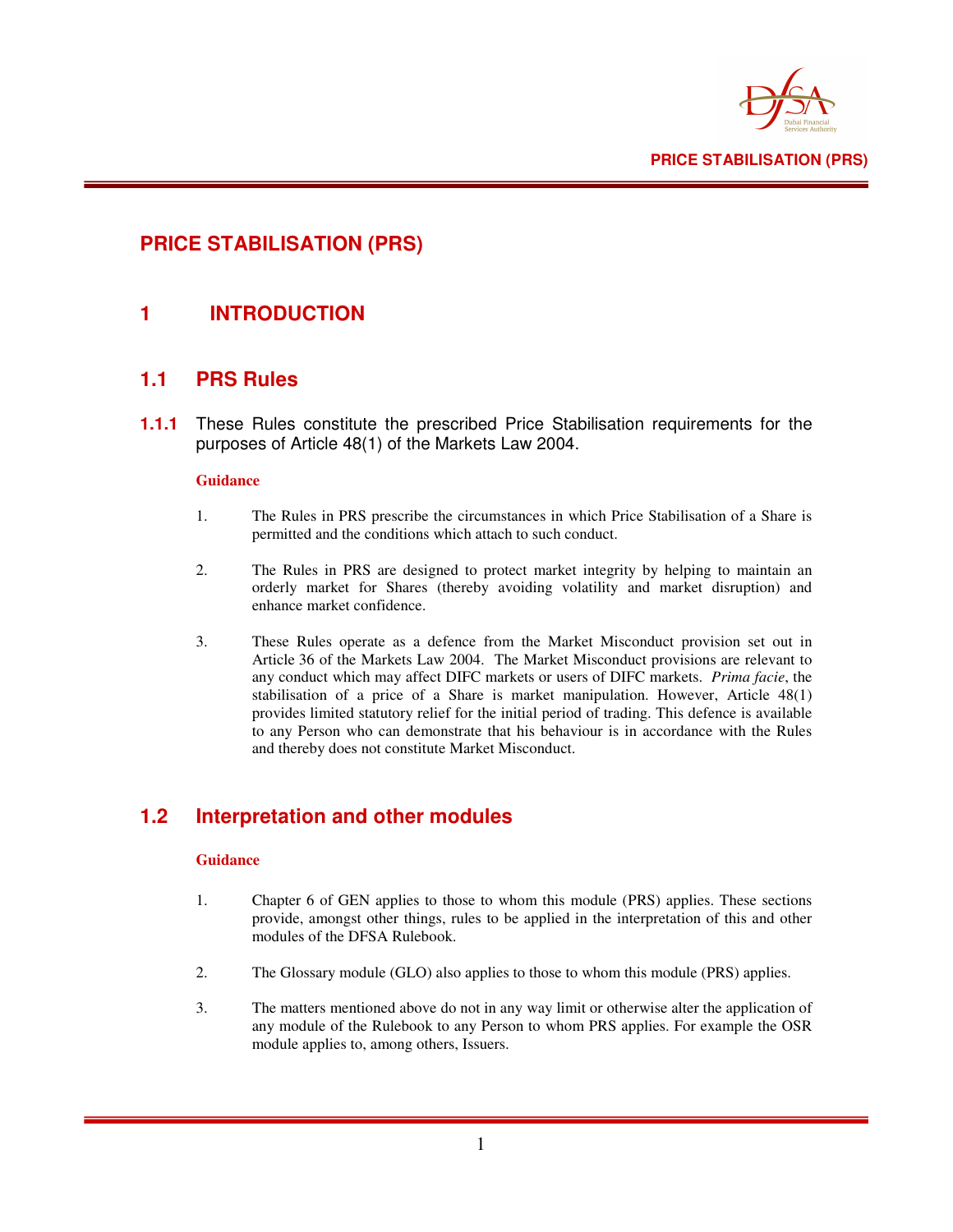

## **1.3 Application**

**1.3.1** This module (PRS) applies to every Person to whom the Markets Law 2004 applies and to the same extent in relation to every such Person as that Law, except to the extent that a provision of PRS provides for a narrower application.

### **1.4 Price Stabilisation activity**

- **1.4.1** (1) For an activity to constitute Price Stabilisation it must be an activity of a type described in chapter 2 conducted within the period covered by the Stabilisation Window by a Person specified in (4) in accordance with PRS, which might reasonably have, or is intended to have, the effect of stabilising the price of the Shares or Debentures referred to in (2).
	- (2) The Shares and Debentures referred to in (1) are Shares or Debentures:
		- (a) which are publicly Offered in or from the DIFC for the first time by way of a Prospectus Offer, that is, Shares or Debentures which are the subject of an initial public offer or of an additional public offer of further Shares or Debentures to rank alongside those already in issue;
		- (b) in respect of which the total cost of the Shares or Debentures subject to the Offer at the Offer Price is at least \$10,000,000; and
		- (c) which have been admitted to trading or are the subject of an application for admission to trading, on an Authorised Market Institution.
	- (3) The period covered by the Stabilisation Window is the period beginning on the date on which the Offer Price is made public and ending on the earlier of:
		- (a) the  $30<sup>th</sup>$  calendar day after the closing date of acceptances for the Offer; or
		- (b) the 60th calendar day after the date of allotment on which amounts of the Share are allotted to subscribers, including the date of initial allotments.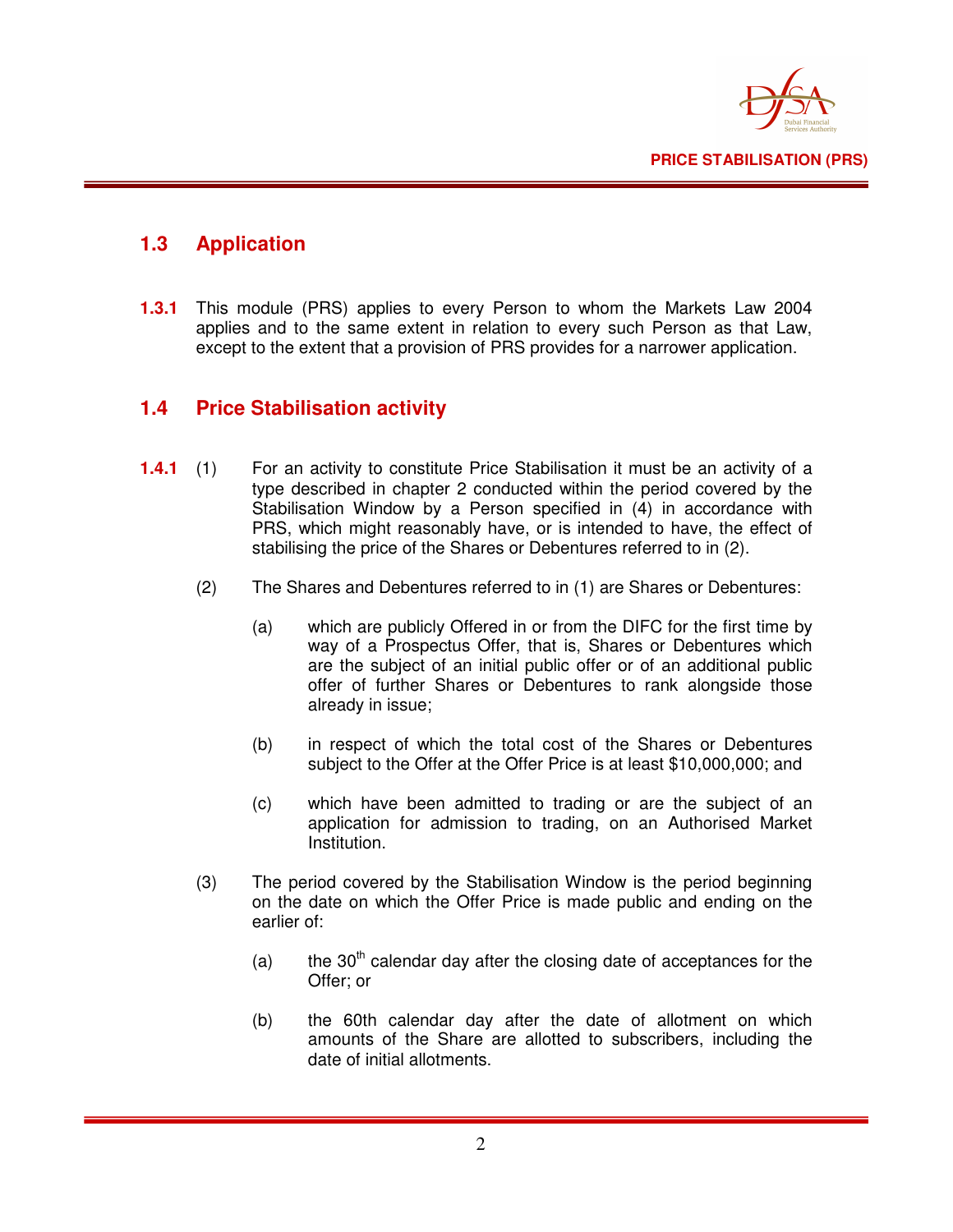

(4) The Person conducting the activities mentioned in (1) must be the Stabilisation Manager or any of his Stabilisation Agents.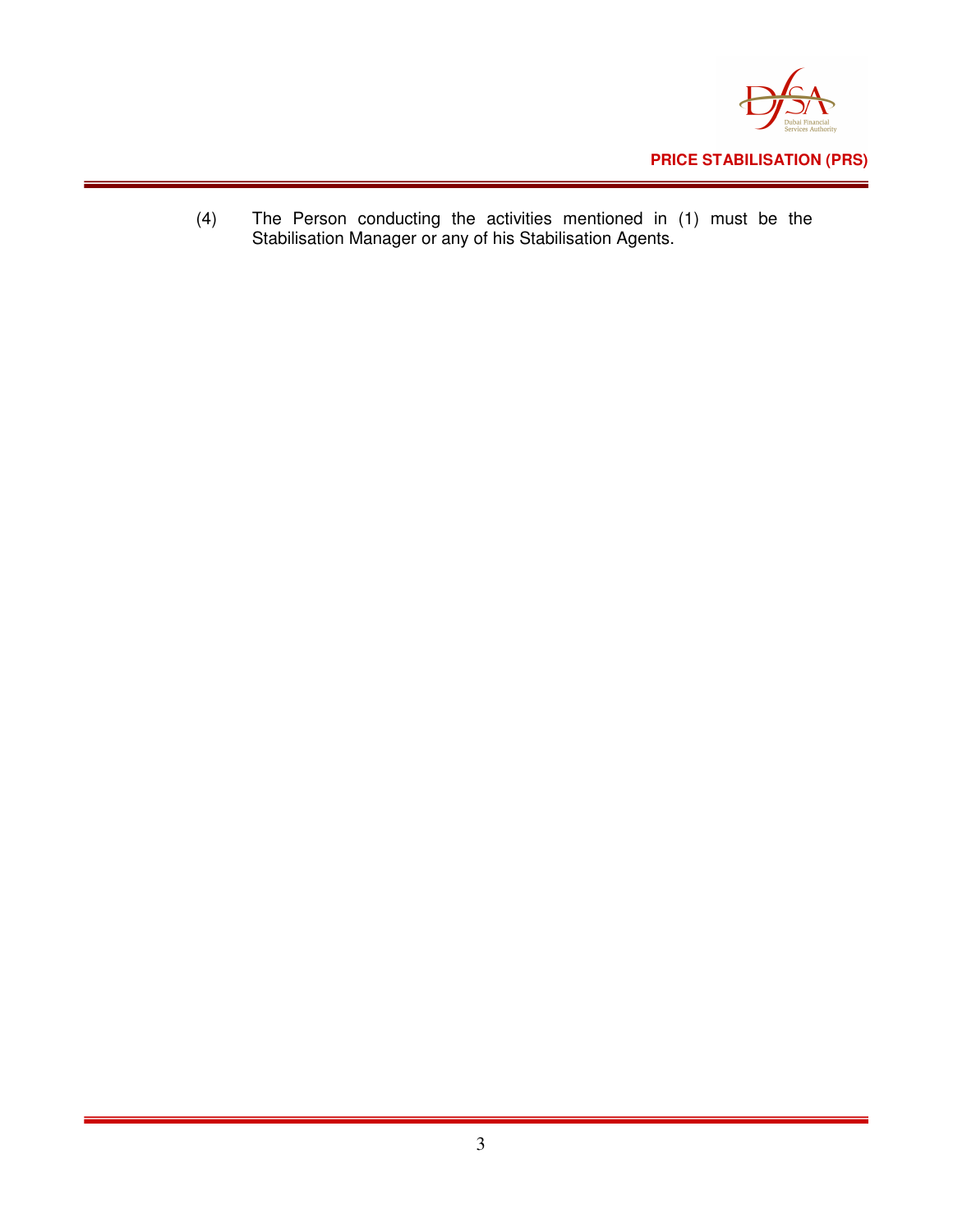

## **2 PRICE STABILISATION**

### **2.1 Application**

**2.1.1** This chapter applies to a Stabilisation Manager and to any Stabilisation Agents appointed by him.

### **2.2 Permitted Price Stabilisation**

- **2.2.1** (1) A Stabilisation Manager and, if applicable, his Stabilisation Agents may in respect of Shares or Debentures of a type specified in Rule 1.4.1(2):
	- (a) purchase, or agree to purchase, such Shares or Debentures; or
	- (b) offer or attempt to do anything in (a) with a view to stabilising the Market Price of such Shares or Debentures.
	- (2) A Stabilisation Manager and, if applicable, his Stabilisation Agents must , when engaging in an activity described in (1), in respect of Shares, act in accordance with Rule 2.3.1.

#### **Guidance**

Pricing limits do not extend to Debentures hence Rules 2.2.1(2) and 2.3.1 do not apply with respect to Debentures. Pricing for Debentures is subject instead to the requirement in 2.2.1(1) that the stablising action is taken to support the Market Price.

- **2.2.2** A Stabilisation Manager and his Stabilisation Agents may, in respect of Shares of a type specified in Rule 1.4.1(2) and where in a position to do so:
	- (a) make allotments of a greater number of the Shares than will be offered;
	- (b) sell or agree to sell Shares so as to establish a short position in them;
	- (c) buy or agree to buy Shares in order to close out or liquidate any position that has been established by Price Stabilisation under (a) or (b);
	- (d) sell or agree to sell Shares in order to close out or liquidate any position that has been established by Price Stabilisation; or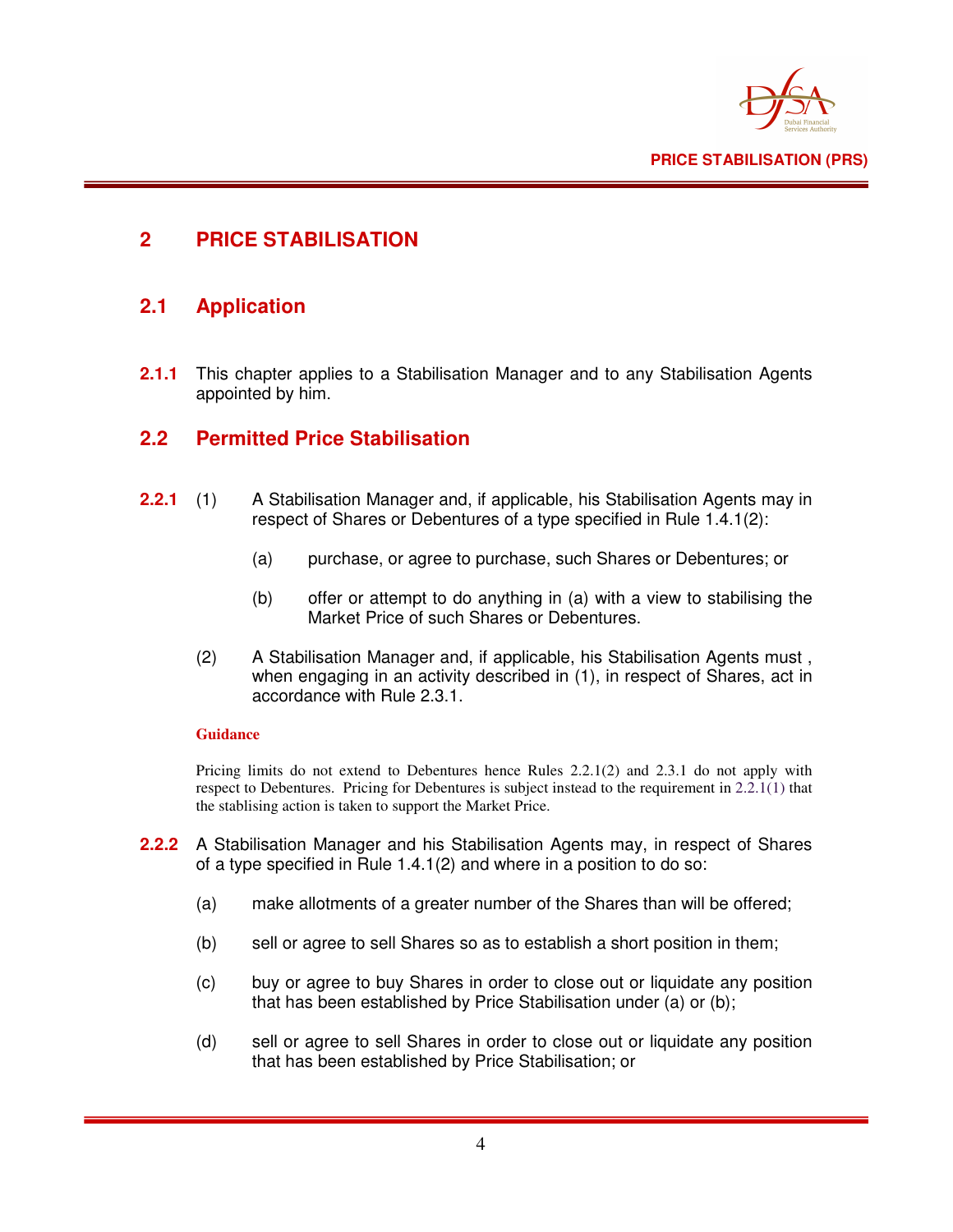

(e) offer or attempt to do anything permitted by (a), (b), (c), and (d).

#### **Guidance**

The Stabilisation Manager may also often be the lead manager in respect of the same offer and therefore can over-allot Shares in the initial allocation and then facilitate the stabilisation by purchasing Shares during the Stabilisation Window. A Stabilisation Manager and his Stabilisation Agents may also sell short on the market to facilitate stabilisation or in order to close out or liquidate positions established by Price Stabilisation.

#### **2.3 Pricing limits for Shares**

- **2.3.1** (1) No Price Stabilisation may be conducted by a Stabilisation Manager or his Stabilisation Agent at a price higher than the applicable price as determined by Rule 2.3.2.
	- (2) This Rule does not apply to a Stabilisation Manager or his Stabilisation Agent with respect to Debentures.

| <b>Time of Action</b> |                                                                                                                                                   | <b>Applicable Price</b>                                                                   |
|-----------------------|---------------------------------------------------------------------------------------------------------------------------------------------------|-------------------------------------------------------------------------------------------|
| (1)                   | <b>Initial Price Stabilisation</b>                                                                                                                | The Price Floor                                                                           |
| (2)                   | Later than (1), but where there has<br>been an independent trade at a price<br>above the initial Price Stabilisation on<br>the relevant exchange. | The Price Floor, or the price at<br>which that trade was done,<br>whichever is the lower. |
| (3)                   | Later, but where there has been no<br>trade as described in (2).                                                                                  | The Price Floor, or the initial<br>Price Stabilisation, whichever<br>is the lower.        |

**2.3.2** Pricing table:

#### **Guidance**

1. The principal purpose of this chapter is to set an upper limit on the price at which certain Shares may be stabilised.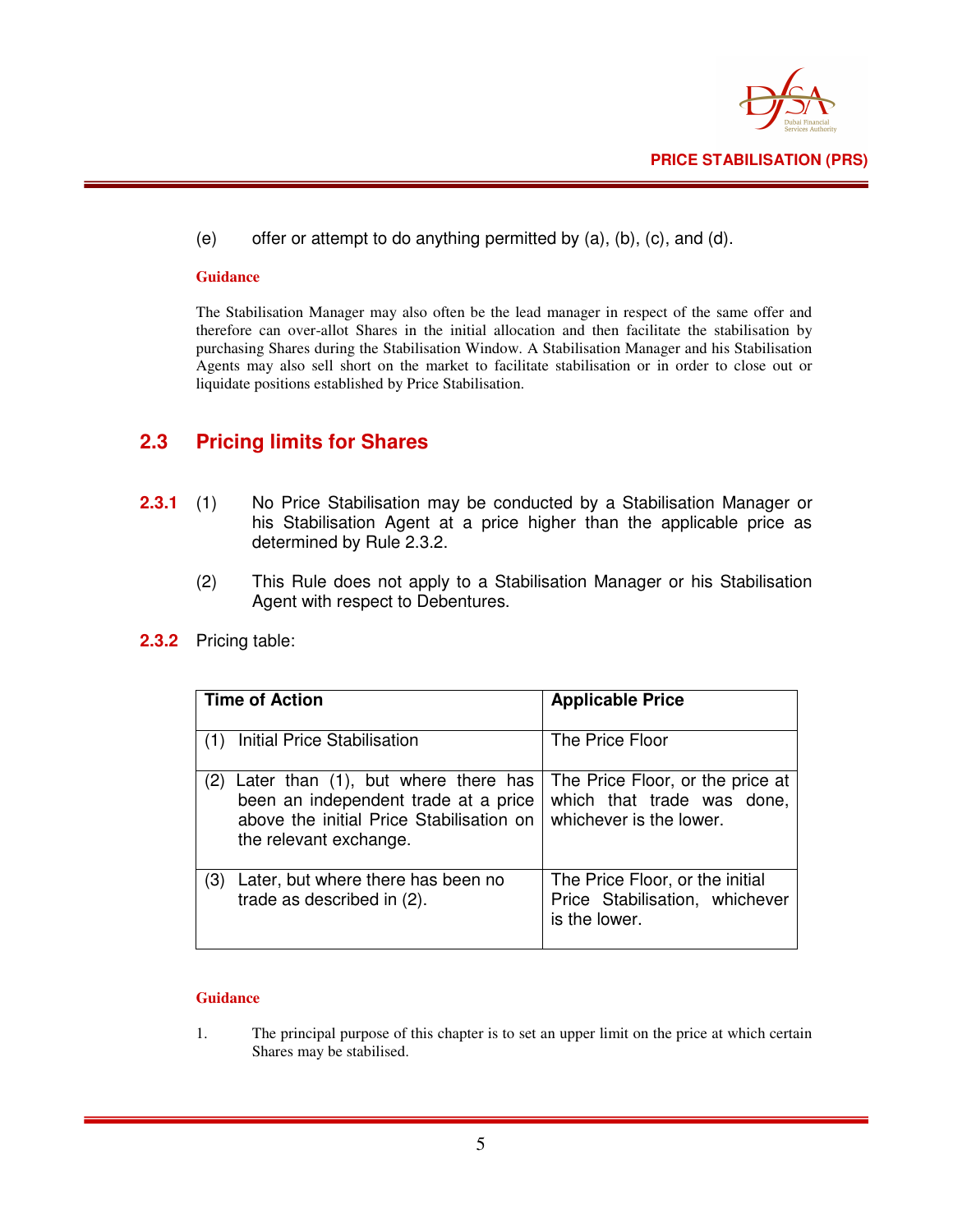

- 2. The initial price (Price X) at which Price Stabilisation can be effected cannot exceed the Offer Price (or starting price) (Price Y), and, subject to 3, subsequent Price Stabilisation must equally be at or below the level of Price X.
- 3. If there are no trades which are independent of the Stabilisation Manager on both sides on the relevant exchange above Price X, the Stabilisation Manager can operate at any price up to and including Price X. However if an independent buyer and seller trade on the relevant exchange, at a price (Price Z) between Price X and Price Y, then the Stabilisation Manager has a new maximum price (Price Z) instead of Price X.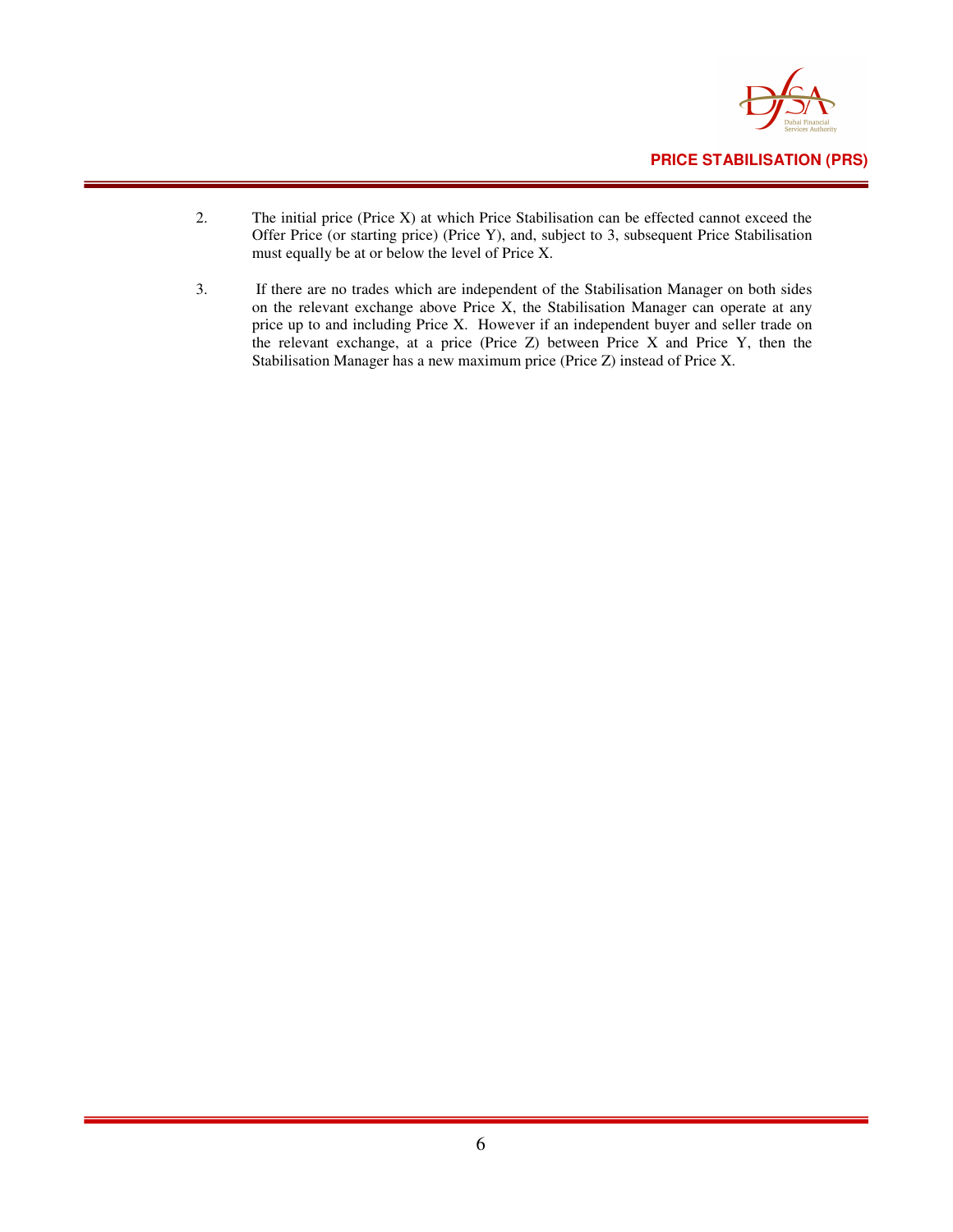

## **3. APPOINTMENT OF STABILISION MANAGER AND AGENTS**

## **3.1 Application**

**3.1.1** This chapter applies to an Issuer and its Stabilisation Manager and is of relevance to any appointed Stabilisation Agent.

### **3.2 Appointment**

- **3.2.1** An Issuer who intends that its Shares be subject to Price Stabilisation must:
	- (a) appoint in writing a Stabilisation Manager;
	- (b) notify the DFSA of the appointment, including the name and business address of the Stabilisation Manager and the date of the commencement of the appointment; and
	- (c) prior to the appointment of the Stabilisation Manager, take reasonable steps to ensure that the Stabilisation Manager has the required skills, resources and experience to conduct the functions of a Stabilisation Manager.
- **3.2.2** (1) An Issuer must notify the DFSA immediately if the appointment of the Stabilisation Manager is or is about to be terminated, or on the resignation of its Stabilisation Manager, giving the reasons for the cessation of the appointment.
	- (2) An Issuer must appoint a Stabilisation Manager to fill any vacancy in relation to the occurrence of an event specified in (1) and ensure that the replacement Stabilisation Manager can serve as such at the time the vacancy arises or as soon as reasonably practicable.
- **3.2.3** Where a Stabilisation Manager appointed by an Issuer is not suitable in the opinion of the DFSA, or where a Stabilisation Manager has not been appointed, the DFSA may direct the Issuer to replace or appoint a Stabilisation Manager in accordance with the requirements in this chapter.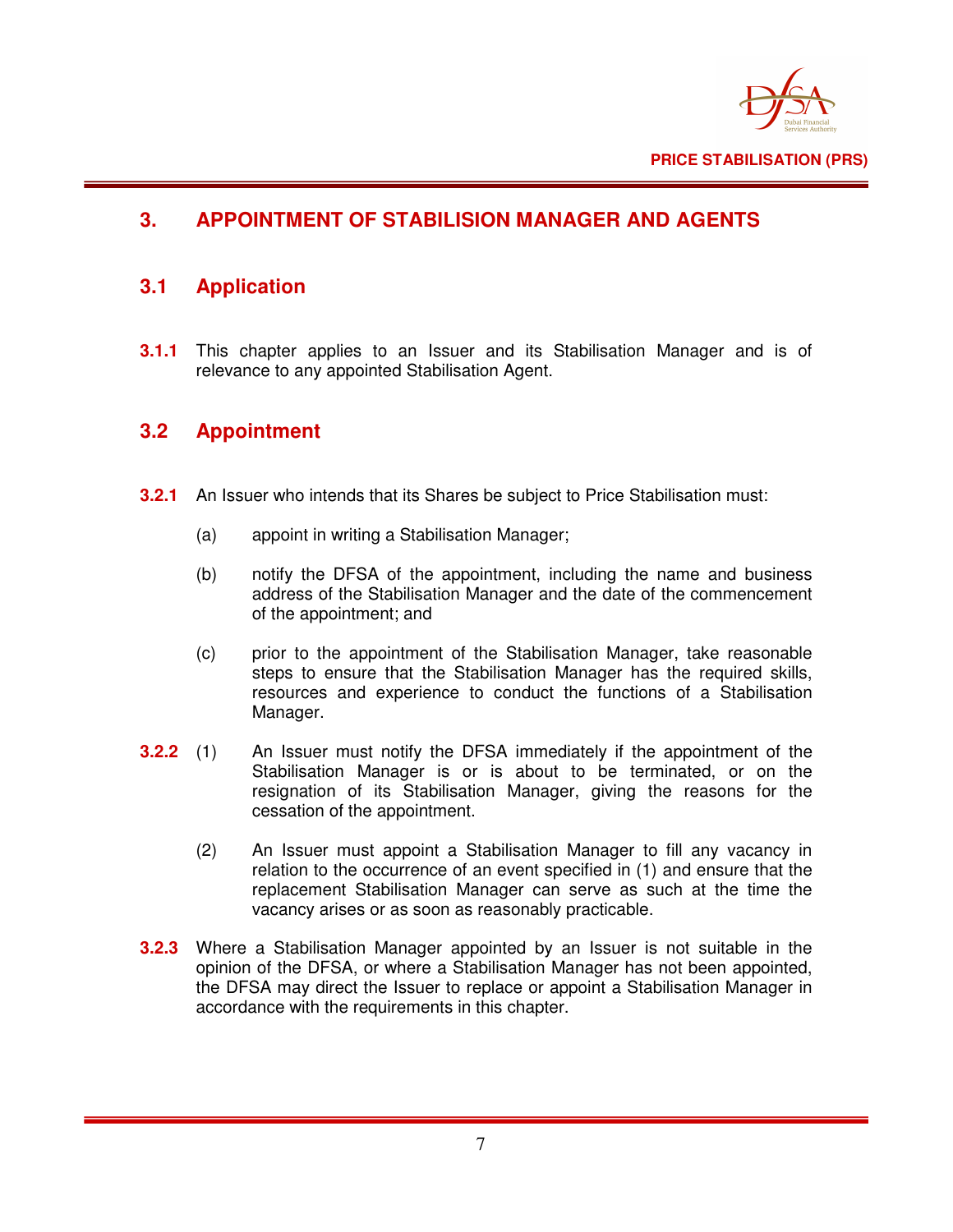

## **3.3 Terms of appointment for a Stabilisation Manager**

- **3.3.1** The terms of any appointment of a Stabilisation Manager must include at least the following information:
	- (a) the period of the Stabilisation Window;
	- (b) the Price Floor;
	- (c) whether the Stabilisation Manager has discretion to commence Price Stabilisation at the Price Floor;
	- (d) whether the Stabilisation Manager is permitted to appoint Stabilisation Agents for the Price Stabilisation; and
	- (e) any other information that the Stabilisation Manager believes it will reasonably need to conduct Price Stabilisation effectively.

#### **3.4 Terms of appointment for a Stabilisation Agent**

- **3.4.1** (1) The Stabilisation Manager may appoint in writing one or more Stabilisation Agents to assist him in conducting Price Stabilisation.
	- (2) The terms of appointment of a Stabilisation Agent must not create a legal relationship other than that of principal and agent whereby the Stabilisation Manager as principal is responsible and liable for any acts carried out by his Stabilisation Agent.

#### **3.5 Restrictions on transactions with Stabilisation Agents**

- **3.5.1** (1) The Stabilisation Manager must not during the Stabilisation Window enter into a transaction for the purchase or sale of Shares referred to in Rule 1.4.1(2) as principal with any of his Stabilisation Agents.
	- (2) The requirement in (1) does not apply: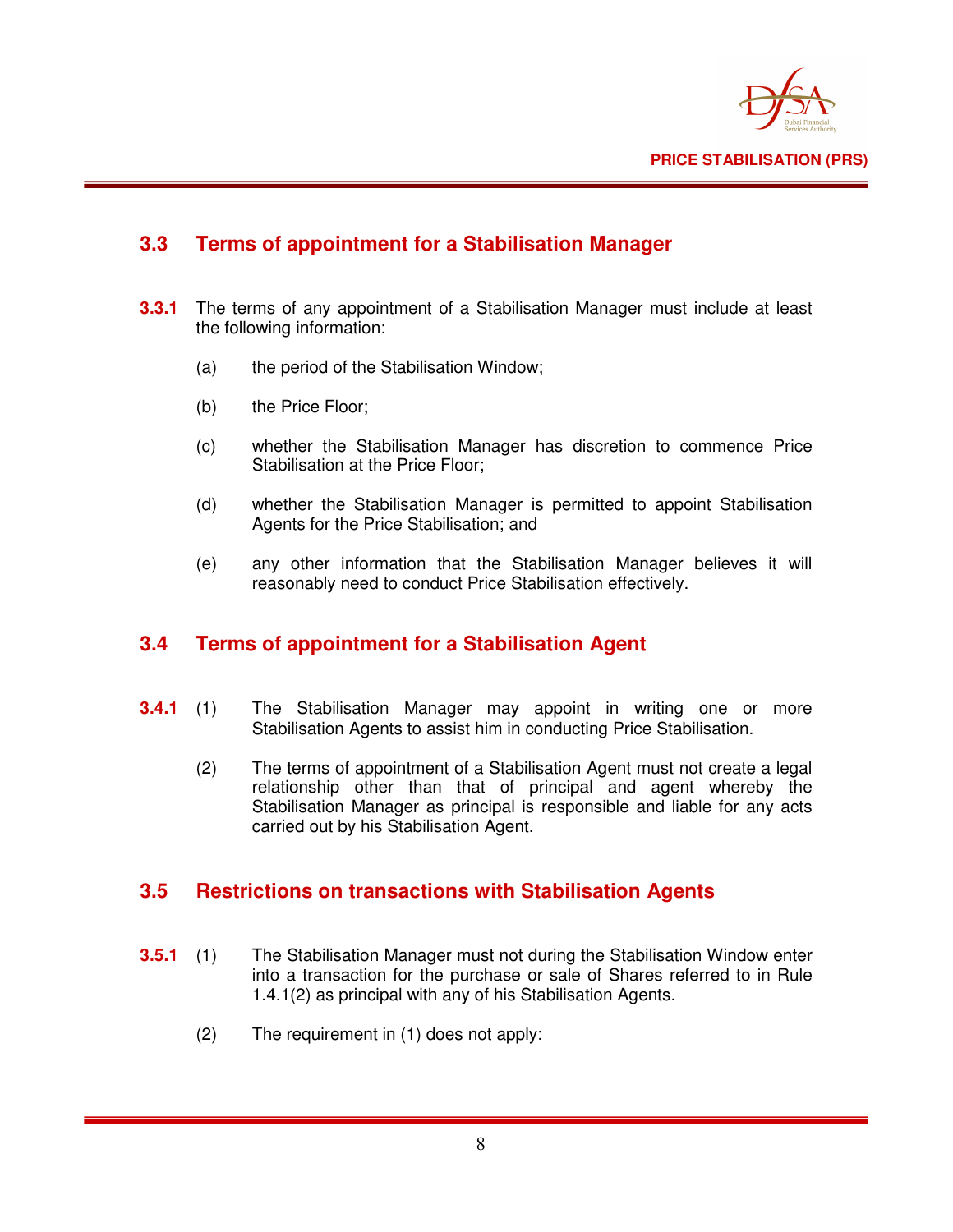

- (a) if at the time of the transaction, neither the Stabilisation Manager nor his Stabilisation Agent knew or could reasonably have known the identity of his counterparty; or
- (b) where the transaction between the Stabilisation Manager and his Stabilisation Agent is undertaken solely for the purpose of reallocating the risk of positions that were taken by the Stabilisation Manager and his Stabilisation Agent in the course of Price Stabilisation and the transaction is priced accordingly.

#### **Guidance**

Rule 3.5.1 also accepts that some participants in the Price Stabilisation may have accrued positions during stabilisation and therefore permits transactions to 'square-off' the positions between participants. The terms on which these transactions may be carried may often be agreed in the terms of engagement between the Stabilisation Manager and his Stabilisation Agents. The DFSA may when inspecting records kept relating to stabilisation seek the rationale for any of these transactions and the price at which they were conducted.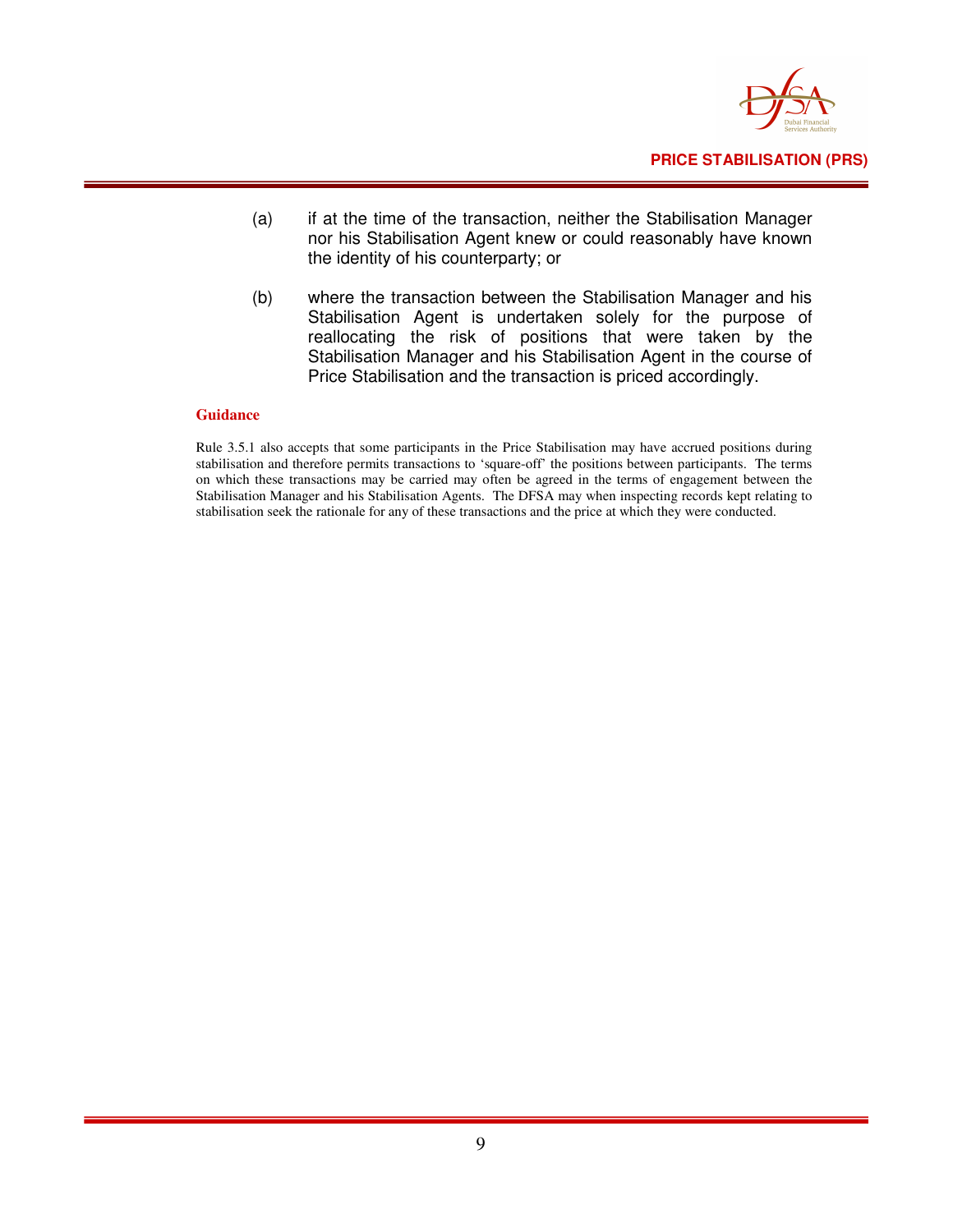

#### **4 GENERAL CONDITIONS**

#### **4.1 Application**

.

**4.1.1** This chapter applies to an Issuer and its Stabilisation Manager and any appointed Stabilisation Agent.

#### **4.2 General conditions relating to the carrying out of Price Stabilisation**

- **4.2.1** (1) If Price Stabilisation is able to occur the Issuer of the relevant Shares must ensure that a prominent statement appears in the Prospectus or any other offering document which clearly states that the Offer of Securities may be subject to Price Stabilisation and also identify by name the Stabilisation Manager and the likely expected costs associated with the Price Stabilisation.
	- (2) For the purpose of (1), "prominent" means that the statement must appear under its own separate heading in the first few pages of a Prospectus.
	- (3) The existence and principal terms of any option or right to purchase the Shares subject to the Price Stabilisation from the Issuer, and must be disclosed in the relevant Prospectus.

#### **Guidance**

The existence of any Stabilisation Agents does not have to be disclosed.

- **4.2.2** (1) A Stabilisation Manager must not conduct, or permit his Stabilisation Agent to conduct, any Price Stabilisation in the Shares or any related Investment unless he has taken all reasonable steps to satisfy himself that:
	- (a) the requirements of Rule 4.2.1 are fulfilled;
	- (b) any requirements of the AMI or other exchange on which the Shares are admitted to trading have been informed that Price Stabilisation in those Shares may take place during the Stabilisation Window and that any requirements been complied with; and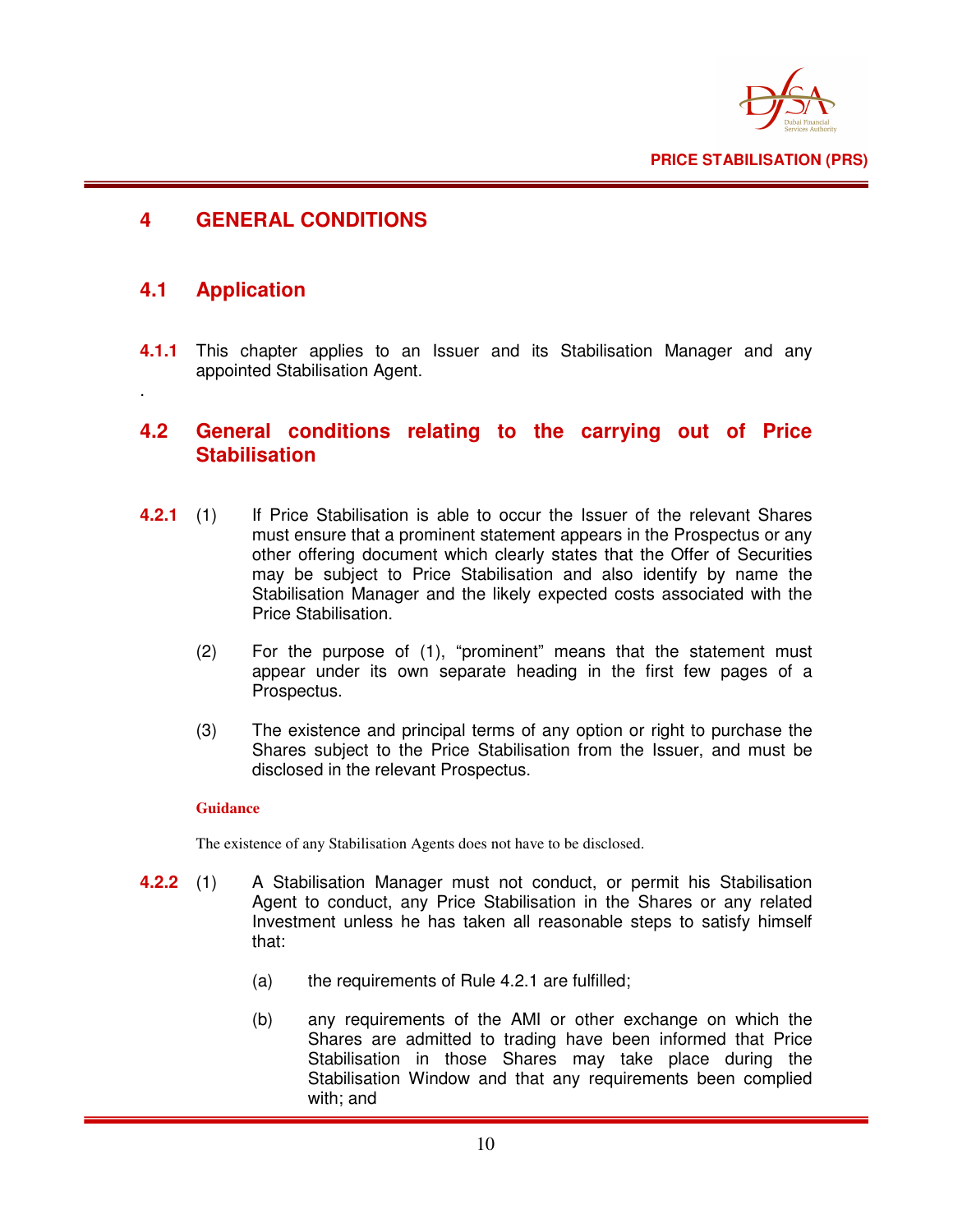

- (c) there are systems and controls in place to ensure compliance.
- (2) A Stabilisation Manager must establish a register of Price Stabilisation and take reasonable steps to satisfy himself that the mechanisms required to update the register are in place.
- **4.2.3** The Stabilisation Manager must not conduct, nor allow his Stabilisation Agent to conduct, Price Stabilisation in any case where:
	- (a) at the time when the Offer Price of the Shares was determined, the Market Price of the Shares, whether in informal trading or otherwise, was falsely higher than the price which would otherwise have prevailed; and
	- (b) the Stabilisation Manager knew or reasonably ought to have known that the falsity in the Market Price was attributable in whole or in part to any conduct by a Person who was in breach of the Market Misconduct provisions; or
	- (c) any requirements of an AMI or any other exchange have not been complied with.
- **4.2.4** A Stabilisation Manager may conduct Price Stabilisation only at a price which the he reasonably believes to be the fair market price for the Share having regard to the:
	- (a) highest independent buy and sell;
	- (b) any last traded price; and
	- (c) any material change that would affect the price of the Share.
- **4.2.5** A Stabilisation Manager must notify the market prior to the commencement of the Stabilisation Window that the Stabilisation Manager may be conducting Price Stabilisation up to a price which is lower than or equal to the Offer Price.

#### **4.3 Post Price Stabilisation Market Disclosure**

**4.3.1** If a Stabilisation Manager has conducted Price Stabilisation during the Stabilisation Window, then he must on the Business Day following the end of the Stabilisation Window disclose to the market the following details: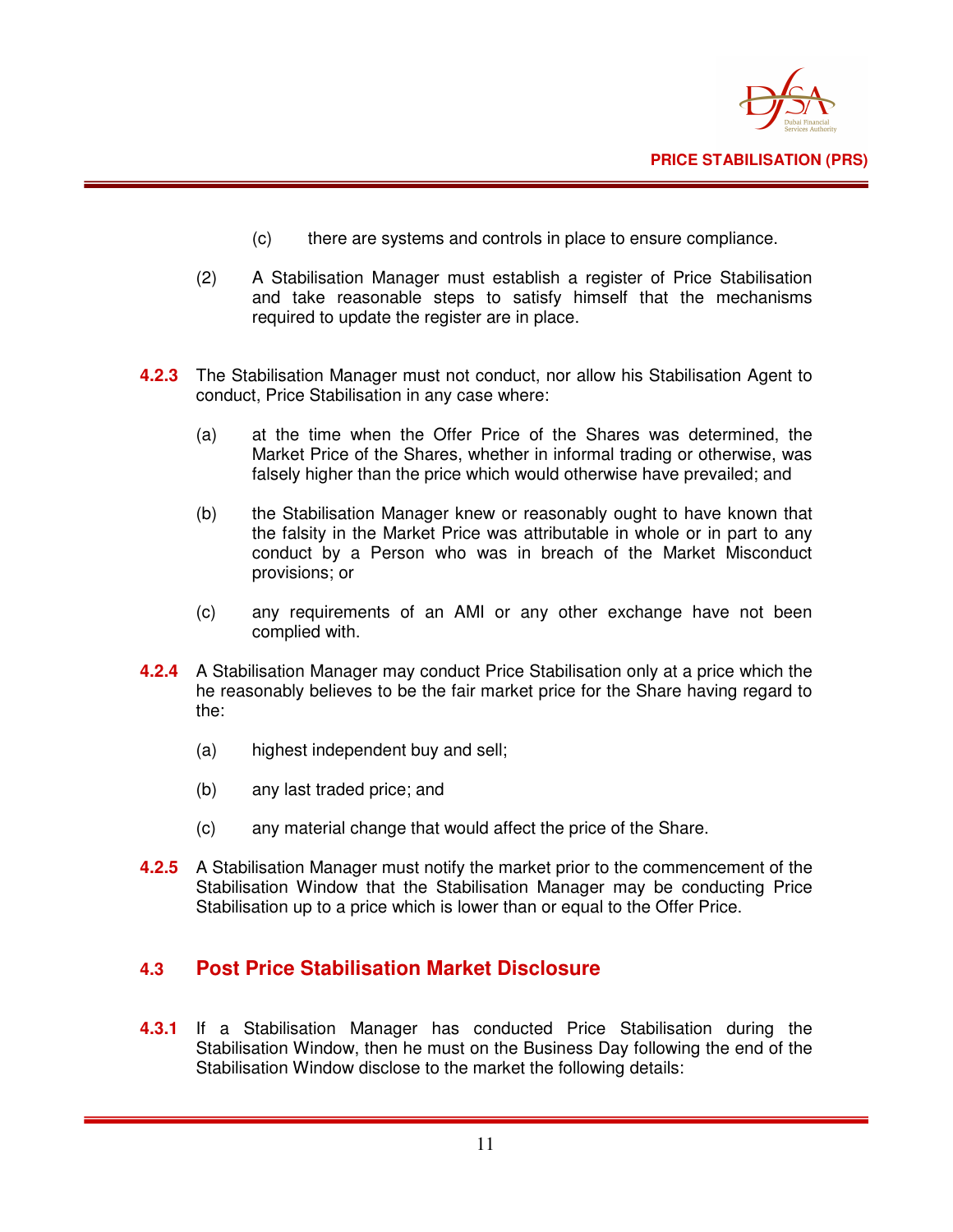

- (a) the total number of Shares bought by the Stabilisation Manager and any Stabilisation Agents during the Stabilisation Window;
- (b) the average price of Shares bought on market during the Stabilisation Period;
- (c) if the Stabilisation Manager has an outstanding short position, the number of shares in that short position; and
- (d) any additional information which the DFSA requires the Stabilisation Manager to disclose.

#### **Guidance**

Rule 4.3 requires a Stabilisation Manager to disclose to the market details of the Price Stabilisation support conducted during the Stabilisation Window. The purpose of this Rule is to provide the market with an understanding of the level of price support afforded to the Shares during the Stabilisation Window.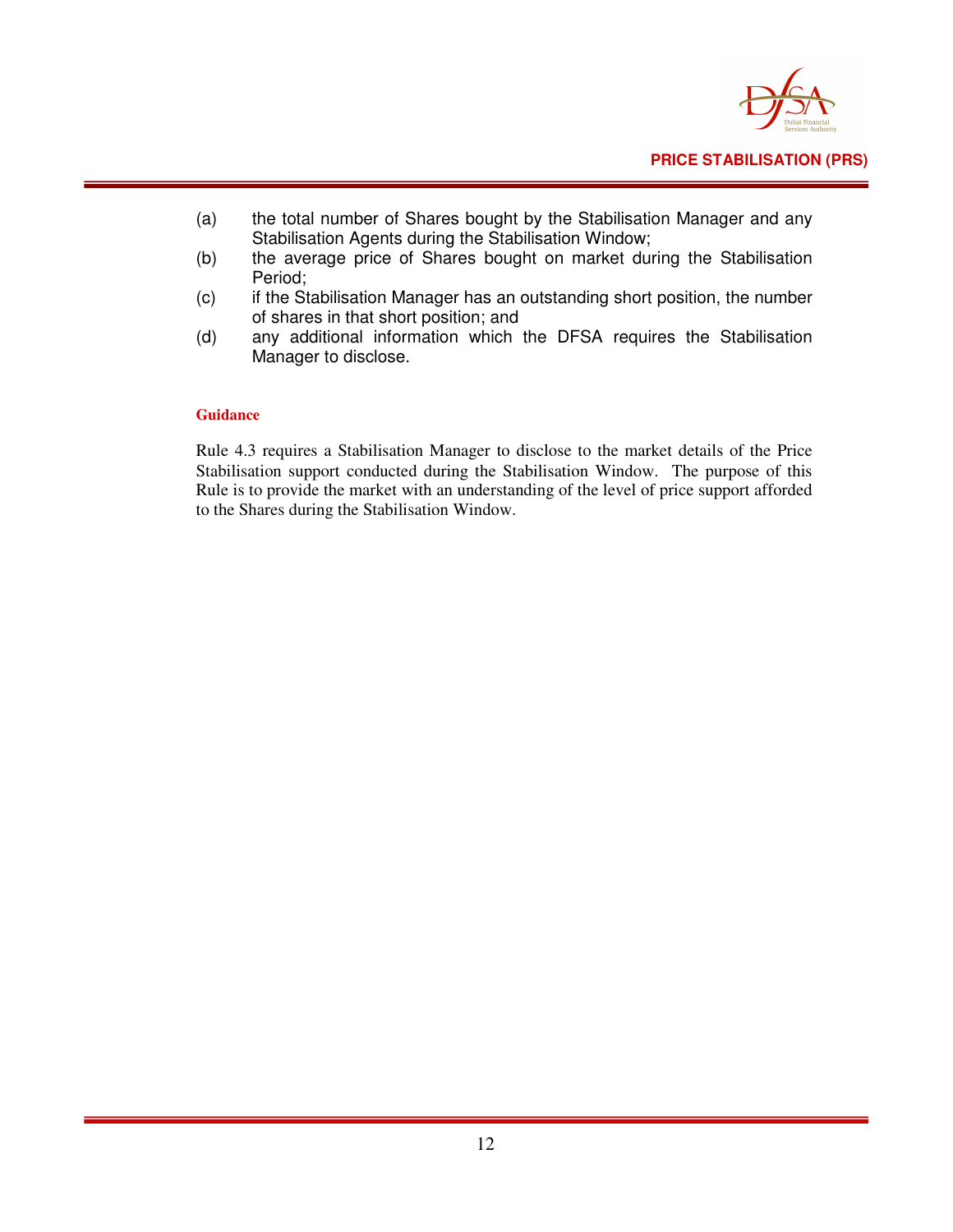

### **5 REGISTER**

### **5.1 Application**

**5.1.1** This chapter applies to a Stabilisation Manager and is of relevance to his Stabilisation Agents.

### **5.2 The creation and maintenance of the Register**

- **5.2.1** The Stabilisation Manager must, before carrying out any Price Stabilisation:
	- (a) create a register to record the details relating to the Price Stabilisation as required by this chapter; and
	- (b) establish and implement systems and controls to keep the register updated.
- **5.2.2** The Stabilisation Manager must ensure that the register contains either on a real time or daily updated basis the following information:
	- (a) the names and contact details of all Stabilisation Agents appointed by him;
	- (b) details of the appointment of each Stabilisation Agent, including the date of the appointment;
	- (c) the general terms and instructions (including details of the Price Floor and Stabilisation Window) determined by the Stabilisation Manager for his Stabilisation Agents and the date and time of the communication, variation or revocation of that information and instructions;
	- (d) details of all correspondence passing between the Stabilisation Manager and his Stabilisation Agent that relate to the Price Stabilisation, including all instructions and variations or revocation of appointments;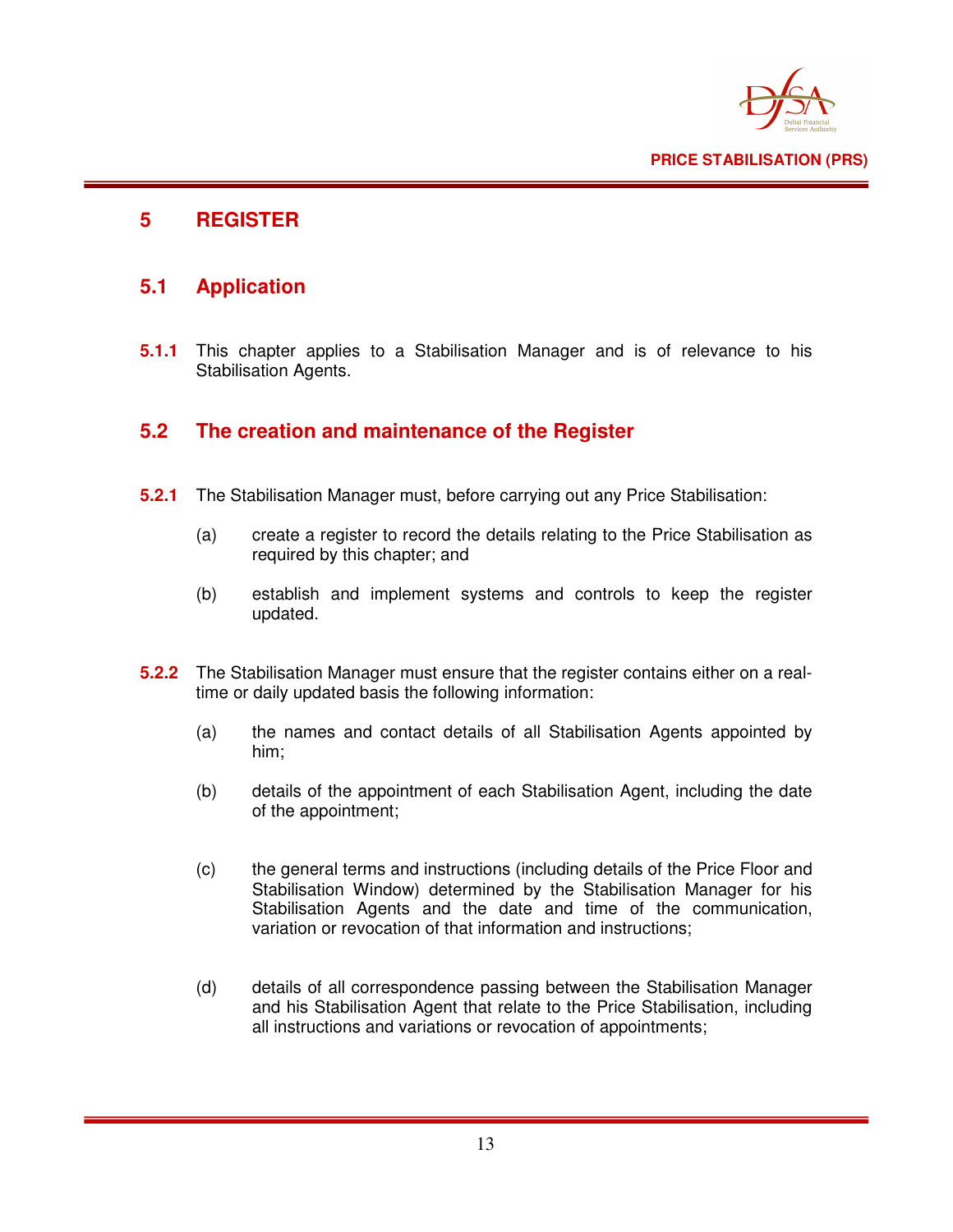

- (e) each and every transaction undertaken by the Stabilisation Manager and Stabilisation Agent in the course of the Price Stabilisation, including not but limited to the following transaction details:
	- (i) the type of Shares;
	- (ii) the Share price;
	- (iii) the size;
	- (iv) the date and time; and
	- (v) details of the counterparty (if known); and
	- (vi) details of the allotment of the Shares.

#### **Guidance**

- 1. Rule  $5.2.2$  (e)(v) acknowledges that some market structures, for example anonymous order books or anonymous indications of interest, cause the identity of counterparties to sometimes be unknown prior to the effecting of transactions.
- 2. The details required by Rule 5.2.2 (e)(iv) should include the name of the allottee and the amount allotted.
- 3. Rule 5.2.2 also accepts that some participants in the Price Stabilisation may have accrued uneconomic positions during stabilisation and therefore permits a single transaction, probably at the end-of day, to 'square-off' the positions between participants. The terms on which these transactions may be carried may often be agreed in the terms of engagement between the Stabilisation Manager and his Stabilisation Agents. The DFSA may when inspecting records kept relating to stabilisation seek the rationale for any of these transactions and the price at which they were conducted.
- **5.2.3** The Stabilisation Manager must keep the register in the English language and keep it in a location that would allow for it, or a certified copy, to be available within a reasonable time to any person permitted by these Rules to inspect it.

#### **Guidance**

Reasonable time generally means no more than three business days from the time of request.

- **5.2.4** The following persons are permitted to inspect the register upon written request:
	- (1) the DFSA;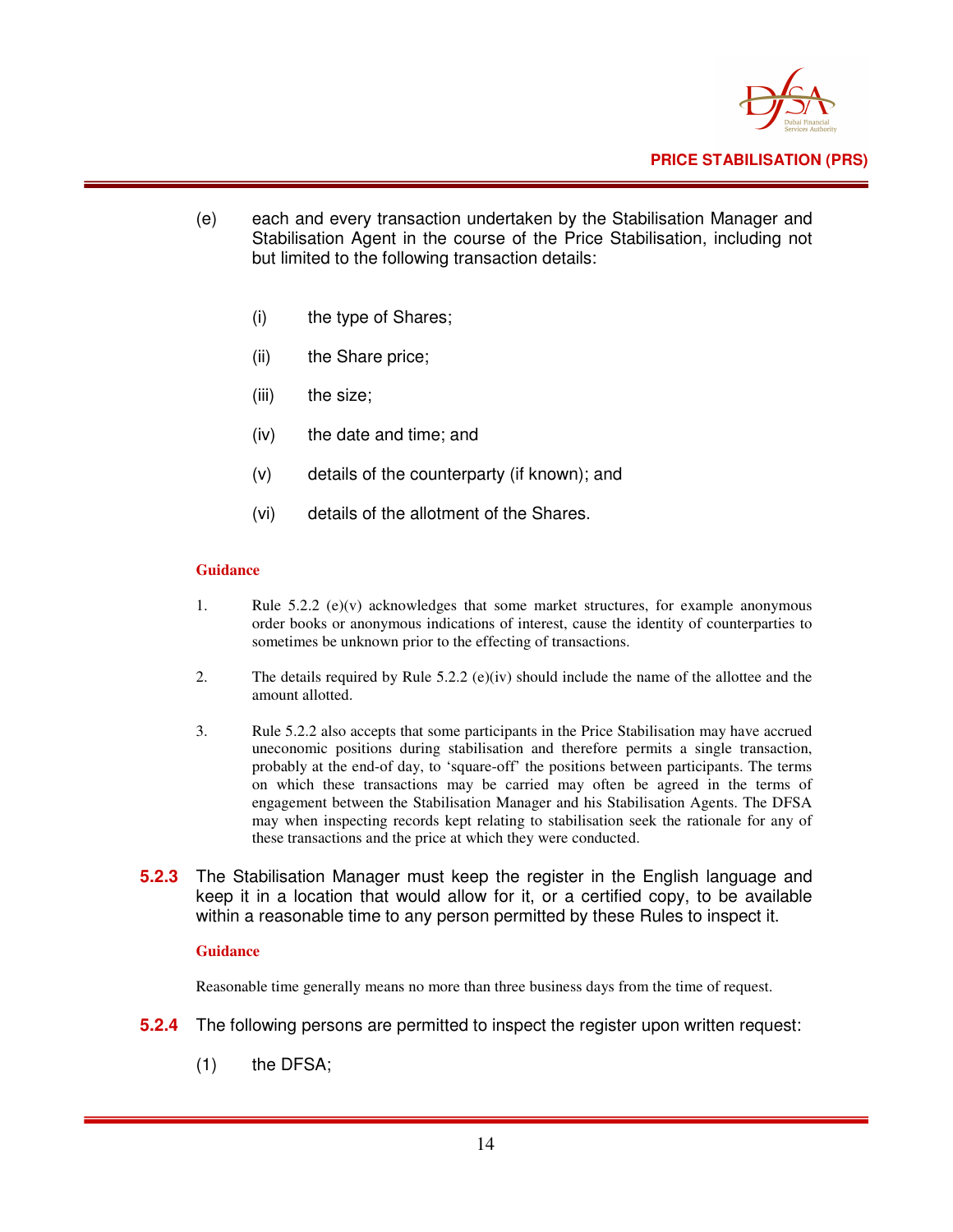

- (2) the AMI upon which the Shares are traded; and
- (3) any other person that the DFSA considers appropriate.
- **5.2.5** During the Stabilisation Window and within three months from the end, the Stabilisation Manager must, on any business day, permit the Issuer of the Shares to which this chapter applies to inspect that part of the register kept in accordance with 5.2.2(e).
- **5.2.6** The Stabilisation Manager must keep the register for a period of six years from the end of the Stabilisation Window.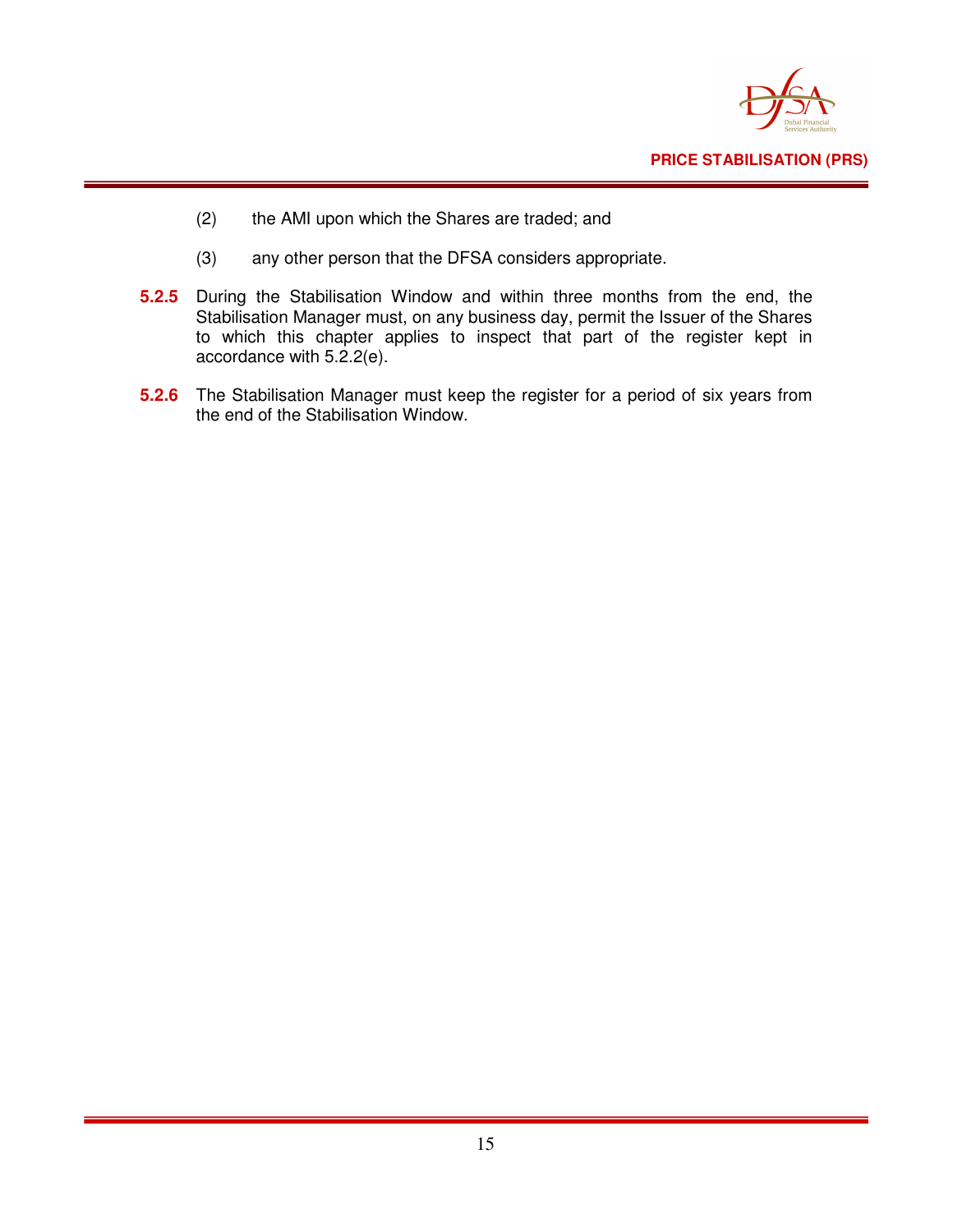

## **6 DUAL-LISTINGS AND PRICE STABILISATION ACTIVITIES**

## **6.1 Application**

- **6.1.1** (1) This chapter applies to a Person who, during the period covered by the Stabilisation Window, engages in any activity, in relation to a dual-listed Share or Debenture which has been admitted to trading, or which is the subject of an application for admission to trading, on an Exchange in the DIFC and on an exchange located outside the DIFC, where that activity might reasonably have, or be intended to have, the effect of stabilising the price of the Share or Debenture.
	- (2) The Shares and Debentures referred to in (1) are Shares or Debentures:
		- (a) which are publicly Offered in or from the DIFC for the first time by way of a Prospectus Offer, that is, Shares or Debentures which are the subject of an initial public offer or of an additional public offer of further Shares or Debentures to rank alongside those already in issue; and
		- (b) in respect of which the total cost of the Shares or Debentures subject to the Offer at the Offer Price is at least \$10,000,000.
	- (3) For the purposes of (1), a "dual listed Share or Debenture" includes a Share or Debenture which is the subject of an application to have the Share or Debenture admitted to an Official List of Securities or its equivalent in another jurisdiction.

#### **6.2 Price Stabilisation in the DIFC: listing on Exchanges in Recognised Jurisdictions**

- **6.2.1** (1) Where the dual listing of the Shares or Debentures referred to in 6.1.1, is on an Exchange in the DIFC and on an exchange in a Recognised Jurisdiction, and is in place at or near the same time, then (2) applies with respect to any Price Stabilisation activity conducted or to be conducted by a Person on an Exchange in the DIFC.
	- (2) In relation to any such Price Stabilisation activities the Person must comply with either PRS or, subject to (3), the law of that Recognised **Jurisdiction**